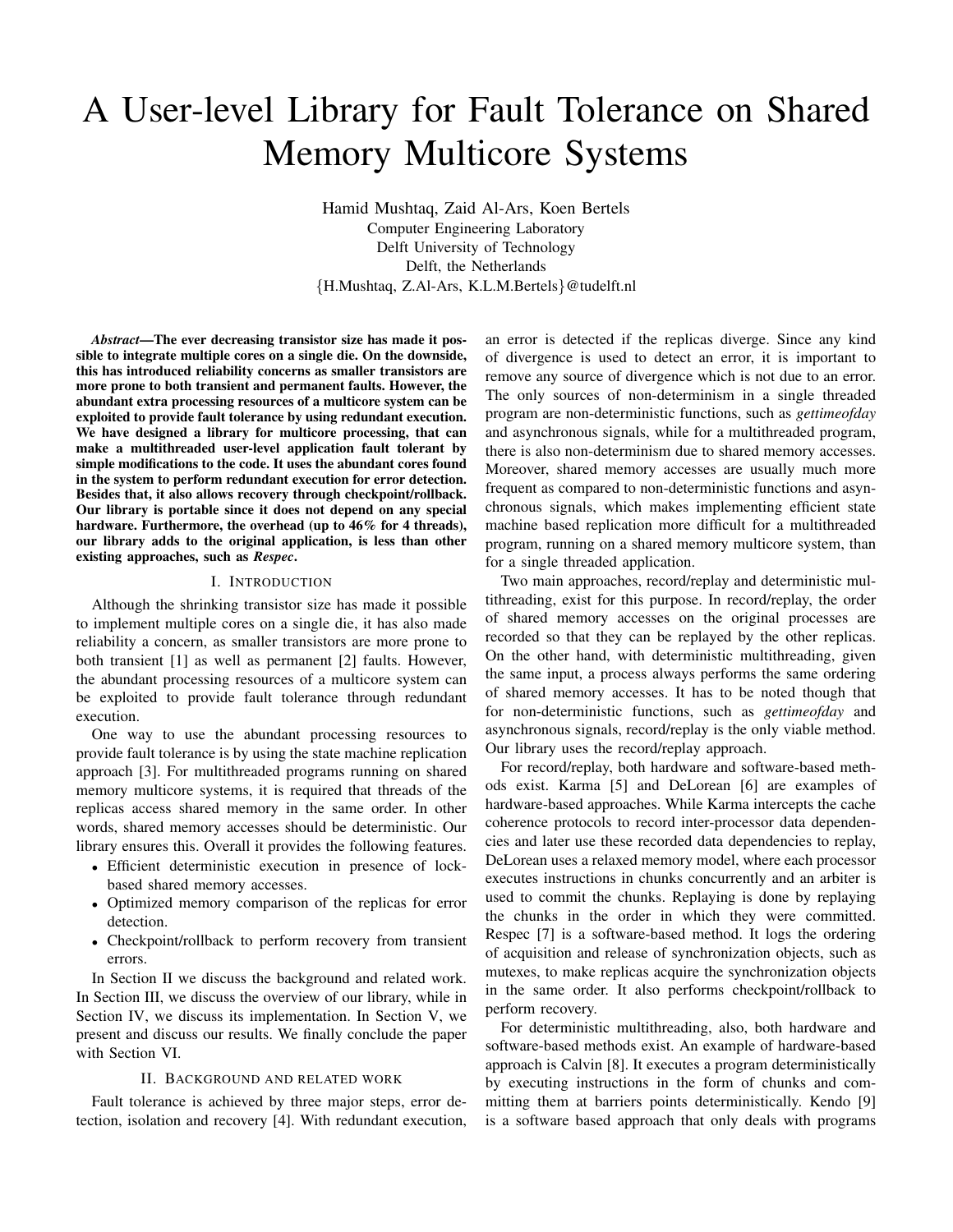

Fig. 1. Data flow diagram of our fault tolerance scheme

without data races. For efficient deterministic execution, it performs load balancing by only allowing a thread to acquire a synchronization object if that thread has executed less instructions than the other threads. The number of instructions are calculated by counting the retired stores.

#### III. OVERVIEW OF THE LIBRARY

Our library is intended to reduce probability of failures in the presence of transient faults. The data flow diagram of our fault tolerance scheme is shown in Figure 1. Initially, the leader process creates its replica (follower process) and the watchdog. The execution is divided into time slices (epochs). At the end of each epoch, the memories of the leader and follower processes are compared by the leader. If no divergence is found, a checkpoint is taken and output to files or screen is committed. The previous checkpoint is also deleted. The checkpoint is basically a suspended process which is identical to the leader process at the time the checkpoint is taken. If a divergence is found at the end of an epoch, the leader process signals the checkpoint process to start and kills itself and its follower. When the checkpoint process starts, it becomes the leader and creates its own follower. It might also happen that the leader or follower process are unable to reach the end of an epoch, due to some error which hangs them. In that case, the watchdog process detects those hangs by using timeouts and signals the checkpoint process to start. The watchdog process itself is less vulnerable to transient faults as it remains idle most of the time.

#### IV. IMPLEMENTATION

This section discusses the implementation of our library. In Section IV-A, we discuss how the follower process is created. In Section IV-B, we discuss our memory allocation technique, which is followed by Section IV-C, where we explain how we are able to deterministically access the shared memory through mutexes. Section IV-D discusses our error detection mechanism, while Section IV-E discusses recovery. Lastly, in Section IV-F, we discuss how our library handles I/O and non-deterministic functions such as *gettimeofday*. Note that currently our library does not support deterministic replaying of asynchronous signals, which is left as future work.

#### *A. Follower creation*

Our library assumes that threads in the application are created once at the start of the application. Therefore, we

create the follower process at point in the code where the threads are created. For this purpose, we replace the *pthread create* function with *r pthread create*, which internally calls *pthread create* function and indirectly calls the Linux's *fork* function.

To make sure that the follower threads have the same stack contents as the leader, our library itself allocates the memory used for thread stacks. These allocated stacks are then passed as attributes to the *pthread create* function (called from *r pthread create*). When the leader calls the *fork* function, although all threads, beside the one calling it, die in the forked process, the stack contents are still present in the memory. Therefore, to recreate a thread with the same stack in the follower, we call *pthread create* with the same stack attribute. For thread identification, we use a thread local variable, so that we can relate a thread in the follower process with that in the leader process.

For making sure that a follower thread also has the same register values as the corresponding leader thread, the thread's start routine passed as an argument to the *pthread create* function (called from *r pthread create*), is not the start routine itself but wrapper *thread start* that then calls the start routine, which is provided as a parameter to it. For the leader process, this function calls our barrier function *r pthread barrier wait* in the beginning. When *r pthread barrier wait* is called for the first time, each thread of the leader saves its registers, including the instruction pointer, by using the C *setjmp* function. The follower is itself created by the main thread by calling *fork* function, from within the *r pthread barrier wait* function. The newly forked process then recreates the threads and each thread jumps to the same location as the thread in the leader process by using the C *longjmp* function. This is done by having the forked process also pass the *thread start* function as start routine to *pthread create* function. But unlike the leader process, the follower threads call *longjmp* at the beginning of the *thread start* function.

Note that since the main thread is replicated by the *fork* process, we do not need to recreate it. However, *r pthread barrier wait* needs to be inserted just after the code where the threads are created, so that all the threads are at a barrier point when the follower is forked.

#### *B. Memory allocation*

In an operating system with Address Sapce Layout Randomization (ASLR), malloc can be non-deterministic. This is because *malloc* internally uses *mmap* for allocating memory blocks of large sizes and *mmap* can be non-deterministic. Therefore, whenever the memory allocator uses *mmap*, we make sure the follower has the same address returned for *mmap* by calling *mmap* with MAP FIXED flag and the address returned by the leader process.

The variables used by our library (not related to original program execution) to perform deterministic execution, may have different values for the leader and follower processes, for example, the flag used to distinguish the leader process from the follower process. For these variables, we use a separate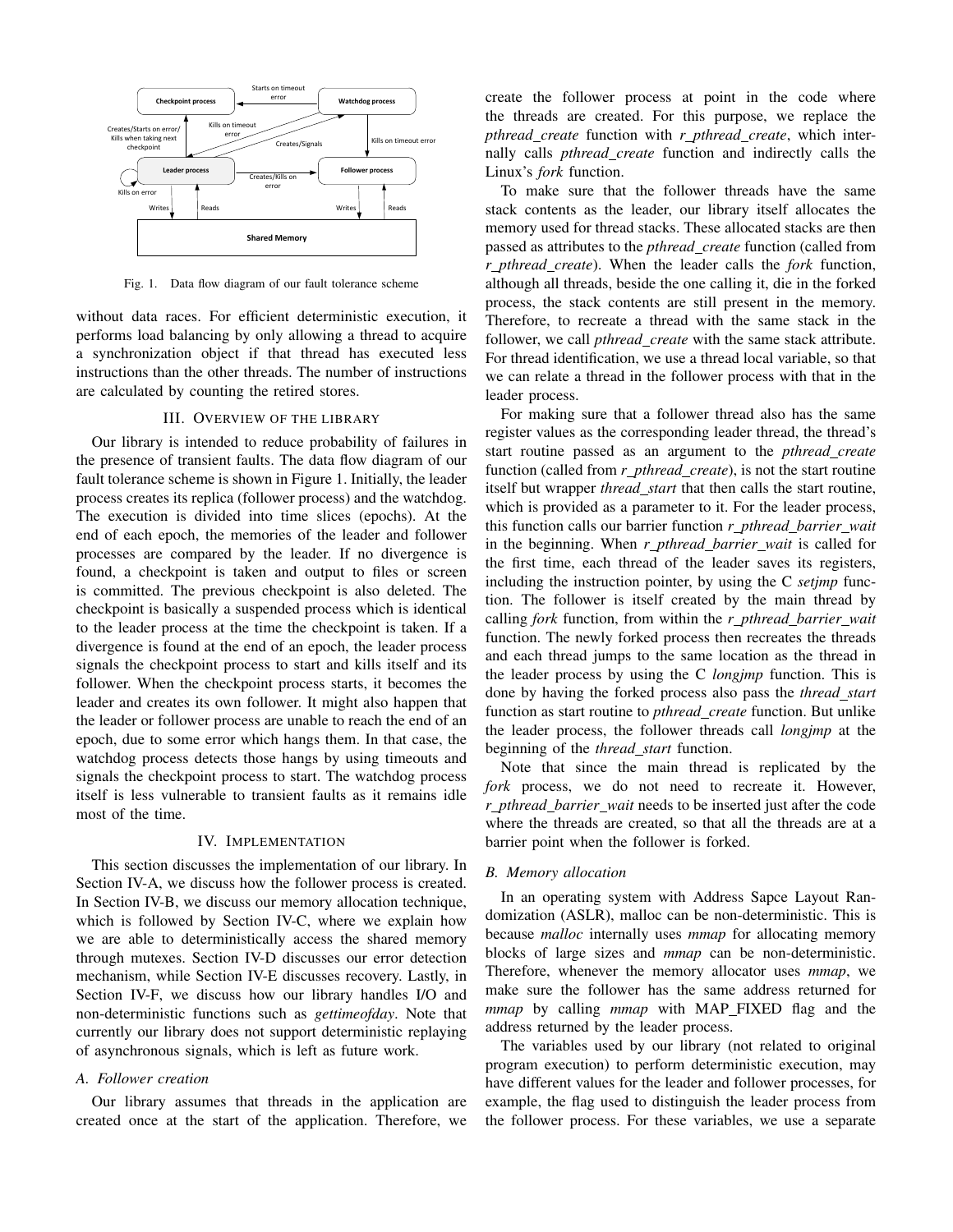```
function R_PTHREAD_MUTEX_LOCK(ref pthread_mutex_log_t m)
\frac{u}{\text{lock}(m,m \text{utex})}while m.threadClock[tid] > 0if isLeader then
       m. leaderClock = m. leaderClock + 1end while
       m.threadClock[tid] = m.lengthClockelse
       while not (m.threadClock[tid] == (m.followerClock + 1))end while
       m.threadClock[tid] = 0lock(m.mutex)
    end if
   end function
  function R_PTHREAD_MUTEX_UNLOCK(ref pthread_mutex_log_t m)
    if not isLeader then
       m.followerClock = m.followerClock + 1end if
     unlock(m.mutes)end function
```
Fig. 2. Pseudocode for deterministic lock and unlock

memory, which is allocated with *mmap*. This memory is not the compared for error detection. Compared to schemes that uses  $\alpha$ 

## *C. Deterministic shared memory accesses* [79].  $\overline{C}$

For redundant deterministic execution, it is necessary that from the leader and follower processes perform shared memory a si accesses in the same order. Since we assume that a program  $E$ has no data races and all synchronization operations are done using mutexes, we provide functions  $r\_phread\_mutex\_lock$  ing and *r pthread mutex unlock* for deterministically locking and unlocking a mutex. A mutex is enclosed in a special data structure, known as *pthread mutex log t*, which also contains a pointer to clocks for that mutex to aid in deterministic execution. The memory region to hold the mutex clocks is shared between the leader and follower processes.

Our deterministic locking and unlocking algorithms for mutexes are shown as Figure 2. The benefit of this scheme is that it uses less memory as compared to schemes that use producer/consumer queues, such as Respec [7]. Secondly, by wrapping the pointer to the mutex clocks in the same data structure as the mutex, we avoid the overhead of using a hash table, which is used by Respec. Lastly, our algorithm is written such that it exploits the strict memory consistency model of multicore x86 (memory ordering respects transitive visibility and stores to the same location have a total order) and thus avoid using atomic variables (which incur significant overhead due to use of memory fences) on such systems.

#### *D. Error detection*

At regular intervals (epochs) of one second, the leader and follower processes calculate checksums by performing modular sums of the contents of the dirtied (modified) memory pages, which are then compared by the leader. If a discrepancy is found, a fault is detected. Follower keeps its checksum in the shared memory so that the leader can read it from there for comparison. We perform memory comparison at barriers which are already found in the program. If insufficient number of barriers are found in the program, the programmer can insert our library function *r potential barrier wait* in

|                                | <b>Memory space</b> |                                |
|--------------------------------|---------------------|--------------------------------|
| $4096 \times N$                |                     | $4096 \times N$                |
| Memory segment<br>with N pages |                     | Memory segment<br>with N pages |

Fig. 3. Memory pages can be grouped into segments to reduce the overhead of memory comparison for error detection

 $T$  we mory space

*r pthread\_barrier\_wait*) only if the program has reached the the code. This function will create a barrier (by calling end of an epoch.

Our deterministic locking and unlocking algorithms for To note down dirtied pages, at start of each epoch, we give only read access to memory pages, so that a page faults can of such page faults however, we exploit the concept of spatial of such page faults however, we exploit the concept of spatial be such page radius however, we enpror the concept or spatial.<br>locality of data and segmented memory into multiple pages, as shown in Figure 3. A write on any part of a read protected segment of N pages is handled by giving write access to all the N pages in that segment. This improves the execution considerably, as discussed in Section V, where we discuss the be trapped to note down dirtied pages. To reduce the number performance evaluation.

rrormance evaluation.<br>The watchdog process is used to detect hangs and recover from them. At the end of each epoch, the leader process sends a signal to the watchdog process to signal that it is not hung.

#### $t_0$ that the checkpoint process is suspended in the beginning. *E. Recovery*

For fault recovery, we use checkpoint/rollback. Checkpointing is done by forking a process and suspending it. If the leader process detects an error or the Watchdog detects a hang, a signal is sent to the checkpoint process to start execution. The leader and follower processes are also killed. The checkpoint process now becomes the new leader and forks its own follower. The checkpoint process also resets the mutex clocks (which exist in shared memory), since they could have been corrupted by an error.

Creation of the checkpoint process is very similar to creation of the follower (see Section IV-A), with the difference being that the checkpoint process is suspended in the beginning. Only when it is signalled to start, it recreates the threads and starts execution.

### *F. I/O and non-deterministic functions*

For I/O, our library allows deterministic I/O for sequential file access and screen write. Write to a file or screen is only performed after making sure that no error occurred during an epoch. For that purpose, no output is committed during an epoch. Instead it is buffered. Therefore, our library defines a structure *r FILE*, which not only contains the FILE pointer, but also the buffer. The *r fopen* function returns a pointer to this structure. The buffers are then committed at the end of an epoch after comparing the buffer contents of the leader and follower by using checksums. For sequential file reading, we provide functions *r fread* and *r fscanf*. The *r FILE* structure also contains the file offset value at the last epoch, so that the file pointer can be rewinded to the previous value in case of rollback.

For non-deterministic functions such as *gettimeofday*, our library allows the programmer to create a deterministic wrapper